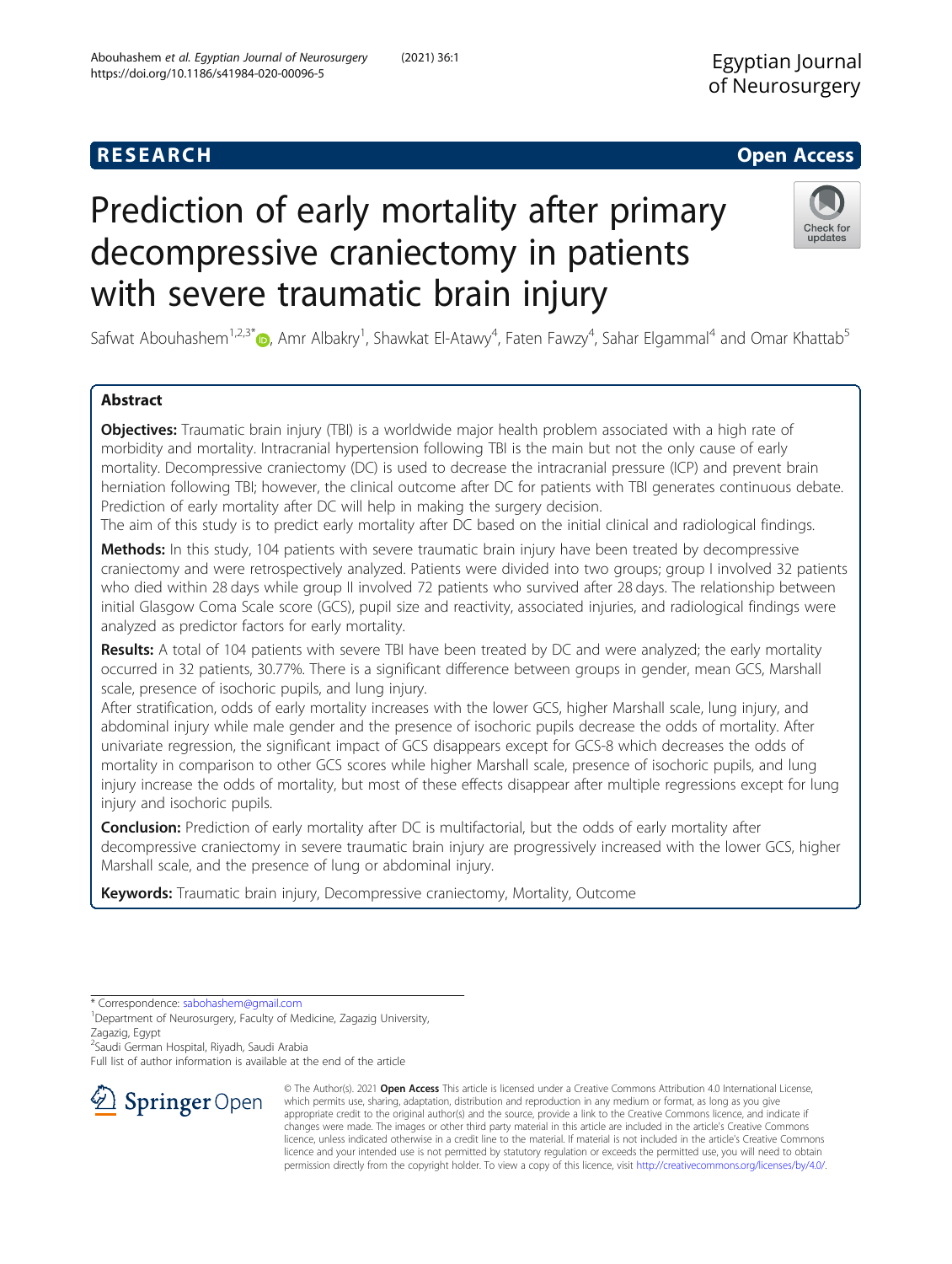## Introduction

Traumatic brain injury (TBI) is a worldwide major and challenging public health problem [\[1](#page-7-0)–[4](#page-7-0)] with 39% global mortality [\[5](#page-7-0)].TBI is considered one of the leading causes of death in pediatrics and adults less than 45 years [\[2](#page-7-0)]. Prediction of the mortality and functional outcome after severe traumatic brain injury TBI is an important but complicated subject.

In traumatic brain injury, the primary insult which involves the brain parenchyma or cerebral blood vessels is a physical insult due to the traumatic event that is not preventable while secondary brain insult which usually happens due to intracranial hypertension, brain ischemia, or seizures can be prevented [\[2](#page-7-0)]. It was found that post-traumatic intracranial hypertension not only increases the risk of mortality but is also considered the main cause of preventable death after traumatic brain injury [[3,](#page-7-0) [6,](#page-7-0) [7\]](#page-7-0).

Decompressive craniectomy (DC) had been described during the early years of the twentieth century for the treatment of intracranial hypertension and to prevent brain herniation [[5,](#page-7-0) [8](#page-7-0)], becoming widely used as potentially life-saving procedures in cases with severe traumatic brain injury  $[2, 8-10]$  $[2, 8-10]$  $[2, 8-10]$  $[2, 8-10]$  $[2, 8-10]$  $[2, 8-10]$  $[2, 8-10]$ ; however, there is still uncertainty regarding the effectiveness of DC on the outcome after TBI [\[11\]](#page-7-0). Despite the multiplicity and variability of the available studies in the literature, the results are conflicting and created a strong debate [[3](#page-7-0)– [12\]](#page-7-0). On the other hand, the ICP returns to normal level within 4 weeks after trauma [[13\]](#page-7-0), and according to this finding, decompressive craniectomy which decreases the ICP will modify the pathogenesis and can decrease the mortality during the initial 4 weeks of trauma.

In this study, demographic factors, initial clinical status, and radiological findings in addition to associated injuries were analyzed for the prediction of the early mortality after decompressive craniectomy aiming to help the neurosurgeons in the decision-making regarding the surgery and outcome expectations.

#### purpose

Prediction of the early mortality after decompression craniectomy was based on the initial clinical and radiological findings to facilitate the decision of to do or not to do DC after severe traumatic brain injury.

# Methods

This is a retrospective cohort study that includes 104 patients who were admitted due to severe traumatic brain injury (Glasgow Coma Scale score  $\leq 8$ ) and have been treated with decompressive craniectomy at the Department of Neurosurgery, Zagazig University, and Kingdom Hospital in the period between 2013 and 2018.

All patients underwent a comprehensive clinical and radiological evaluation according to the advanced trauma life support guidelines (ATLS). All of them showed symptoms and signs of increased intracranial pressure with midline shift, compression of ventricular system, and basal cisterns with or without high or mixed density lesions >  $25 \text{ cm}^3$  in the initial computed tomography (CT) of the brain. All patients received an initial management in the emergency room and shifted directly after the primary and secondary survey to the operative theater while the postoperative care and follow-up were

Patients with GCS-3 with bilaterally dilated nonreactive pupils, patients with Glasgow Coma Scale > 8, patients with isolated extradural hematoma, patients with previous neurological deficit, patients with GCS-3, and those with incomplete data were excluded.

completed in the intensive care unit (ICU).

The study protocol was approved by the institutional review board at Zagazig University and the medical ethics committee of Kingdom Hospital.

The medical charts of the patients were reviewed for age, gender; early clinical condition, and brain CT scan findings. The Glasgow Coma Scale [\[14,](#page-7-0) [15\]](#page-7-0) (Table [1](#page-2-0)) was used to classify the clinical status while pupils' size and reactivity were mentioned as an indicator for the brain stem function and the Marshall classification score of traumatic brain injury  $[16]$  $[16]$  was used to classify the radiological findings (Table [2](#page-2-0)).

### Statistical analysis

Statistical analyses were carried out utilizing STATA. Data are summarized as mean  $\pm$  standard deviation (SD) and/or median with interquartile range and proportions as appropriate. Our primary outcome is 4 weeks mortality while the exposure variables are the initial GCS, size of pupils, extracranial-associated injuries, and Marshall CT brain grading.

In order to determine the outcome predictors, we compared the mean, median, or proportion between and survivors after  $4$  weeks and non-survivor using  $t$  test, chi-square, Wilcoxon test, and Kruskal-Wallis rank test while for the correlation between the exposure and outcome, univariate logistic regression was used while stratification and multivariate regression analysis were performed in order to eliminate the effects of confounders. A 2-sided  $p$  value of less than 0.05 was considered statistically significant.

### Results

The study involved 104 patients, 92 male 88.5% and 12 females 11.5%; their mean age is  $29.8 \pm 14$  and ranging between 4 and 66 years; the early mortality occurred in 32 patients 30.77% with statistically significant difference between survivors and non survivors in gender, mean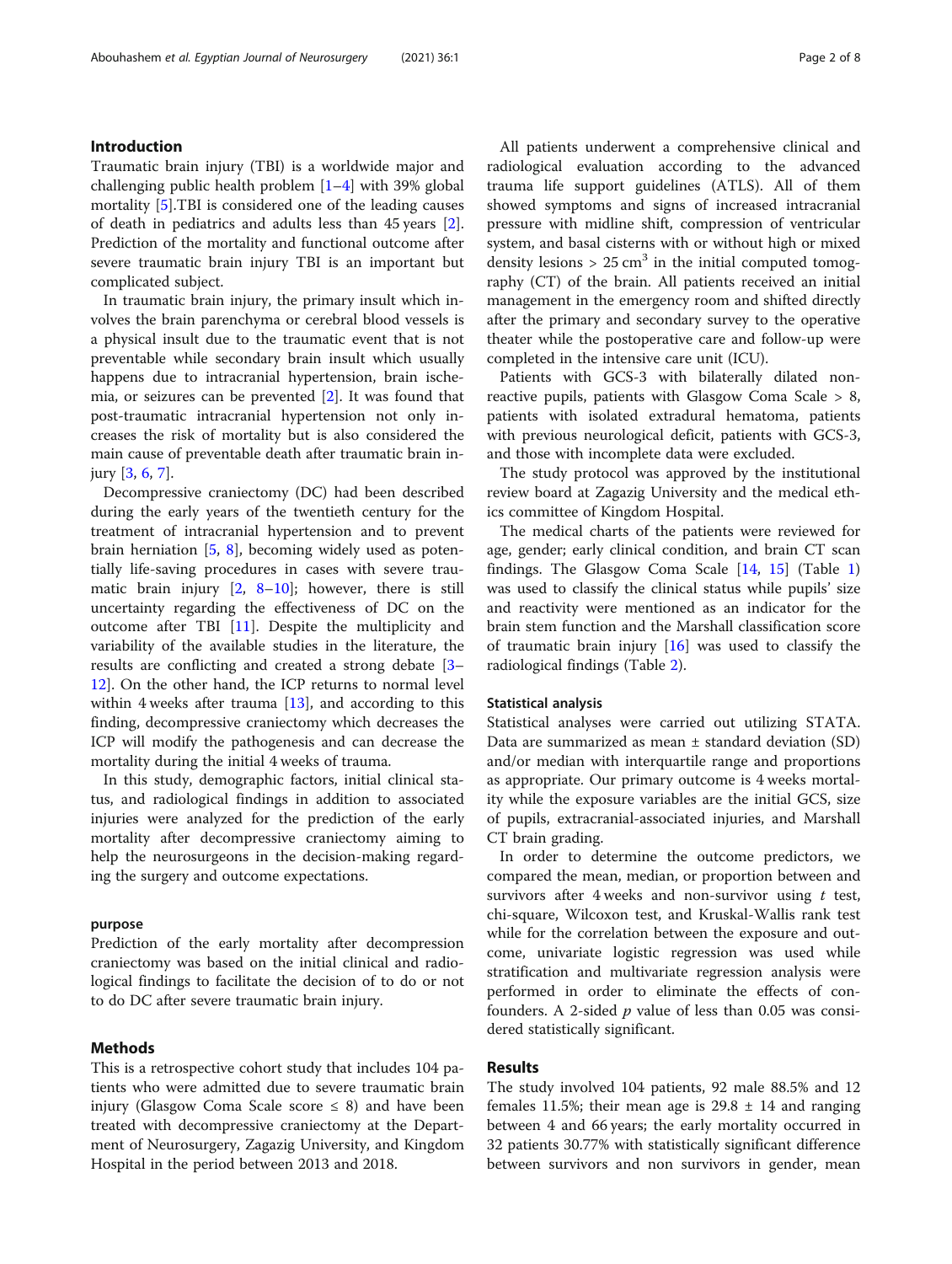|                | Best eye response             | Best verbal response    | Best motor response  |
|----------------|-------------------------------|-------------------------|----------------------|
|                | No eye opening                | No verbal response      | No motor response    |
| $\overline{2}$ | Eye opening to pain           | Incomprehensible sounds | Extension to pain    |
| 3              | Eye opening to verbal command | Inappropriate words     | Flexion to pain      |
| 4              | Eyes open spontaneously       | Confused                | Withdrawal from pain |
| 5              |                               | Orientated              | Localizing pain      |
| 6              |                               |                         | Obeys commands       |
|                |                               |                         |                      |

<span id="page-2-0"></span>Table 1 Glasgow Coma Score (score of 13 or higher correlates with a mild brain injury, 9 to 12 is a moderate injury, and 8 or less a severe brain injury)

GCS score, mean Marshall scale, presence of isochoric pupils, and presence of lung injury, while age, left side lesion, orthopedic injury, and spinal injury did not show statistically significant difference between groups. The demographic, clinical, and radiological findings of the patients were summarized in Table [3.](#page-3-0)

Female gender, higher Marshall score, abdominal injury, and lung injury increased the odds of early mortality after decompressive craniectomy as odds of early mortality is 3 for GCS-3 with progressive decrease to lower level in patients with the higher GCS score even after regression analysis (Table [4](#page-3-0)) but without significant difference except for GCS-8 subgroup. Also there is significant correlation between risk of early mortality and Marshall scale (Table [4\)](#page-3-0) as the odds of mortality increase from 0.6 to 3.1 with higher Marshall scale even after regression analysis, but this difference disappeared after multivariate logistic regression analysis (Table [5](#page-4-0)).

After multivariate regression analysis of the predictors for early mortality, only lung injury significantly increased the odds of mortality while female gender, increasing Marshall scale, or decreasing GCS has nonsignificant increase of the odds of mortality after decompressive craniectomy (Table [5](#page-4-0)).

After stratification of the patients, odds of early mortality increases with lower GCS (Fig. [1\)](#page-4-0), higher Marshall scale (Fig. [2\)](#page-5-0), lung injury, and abdominal injury while

Table 2 Marshall CT scale of traumatic brain injury

| Scale               | <b>CT</b> findings                                                                                                                       |
|---------------------|------------------------------------------------------------------------------------------------------------------------------------------|
| Category I          | No visible intracranial pathology                                                                                                        |
| <b>Category II</b>  | Midline shift of 0 to 5 mm<br>Basal cisterns remain visible<br>No high or mixed density lesions >25 cm <sup>3</sup>                      |
| <b>Category III</b> | Midline shift of 0 to 5 mm<br>Basal cisterns compressed or completely effaced<br>No high or mixed density lesions $> 25$ cm <sup>3</sup> |
| <b>Category IV</b>  | Midline shift $> 5$ mm<br>No high or mixed density lesions $> 25$ cm <sup>3</sup>                                                        |
| <b>Category V</b>   | Any lesion evacuated surgically                                                                                                          |
| <b>Category VI</b>  | High or mixed density lesions $> 25$ cm <sup>3</sup><br>Not surgically evacuated                                                         |

male gender and presence of isochoric pupils decrease the odds of mortality (Table [4\)](#page-3-0).

After univariate regression analysis, the odds of mortality increase with lower GCS score but without significant difference when GCS  $\leq$  7 while odds of mortality for patients with GCS-8 is significantly lower than the odds of mortality for patient with GCS  $\leq$  7. Also, after univariate regression analysis, the odds of early mortality are progressively increasing with higher Marshall scale (Table [4](#page-3-0)), but most of these effects disappear after multiple regressions except for lung injury, which increases the odds of mortality, and isochoric pupils, which decrease the odds of mortality (Table [4\)](#page-3-0).

In this study, The most common surgery-related complications after DC are extra-axial fluid collection and hydrocephalus, wound infection, post-operative acute hematoma, and skin flap ischemia (Table [6\)](#page-5-0), but there is no significant difference between groups except for extra-axial fluid collection (Fig. [3\)](#page-6-0).

# Discussion

Prediction of the outcome after severe traumatic brain injury (TBI) is a complicated subject as it is multifactorial depending on pre-trauma factors, nature of the trauma, post-traumatic events, and treatment [[2,](#page-7-0) [3](#page-7-0), [6,](#page-7-0) [7](#page-7-0), [17\]](#page-7-0). For decades, investigators tried to build an outcome predictor model, but the results were contradicted due to the interaction between the different demographic, clinical, and radiological predictor factors. Gender, age, initial GCS, radiological findings, multiple injuries, and post-traumatic intracranial hypertension have been studied as prognostic factors with conflicting results [[6,](#page-7-0) [7](#page-7-0), [17](#page-7-0)–[26](#page-7-0)], but there is agreement that post-traumatic intracranial hypertension is associated with increased mortality and poor outcome [[3,](#page-7-0) [6,](#page-7-0) [7\]](#page-7-0).

Intracranial hypertension during the first 48 h after traumatic brain injury (TBI) was found to be a predictor factor for mortality in patients with head injury [[6\]](#page-7-0), and recently, it was reported that ICP returns to normal level within 4 weeks from the trauma [\[13\]](#page-7-0). Decompressive craniectomy reduces the acute intracranial hypertension after severe traumatic brain injury [[5,](#page-7-0) [8\]](#page-7-0), but its impact on the outcome after TBI is still uncertain and debatable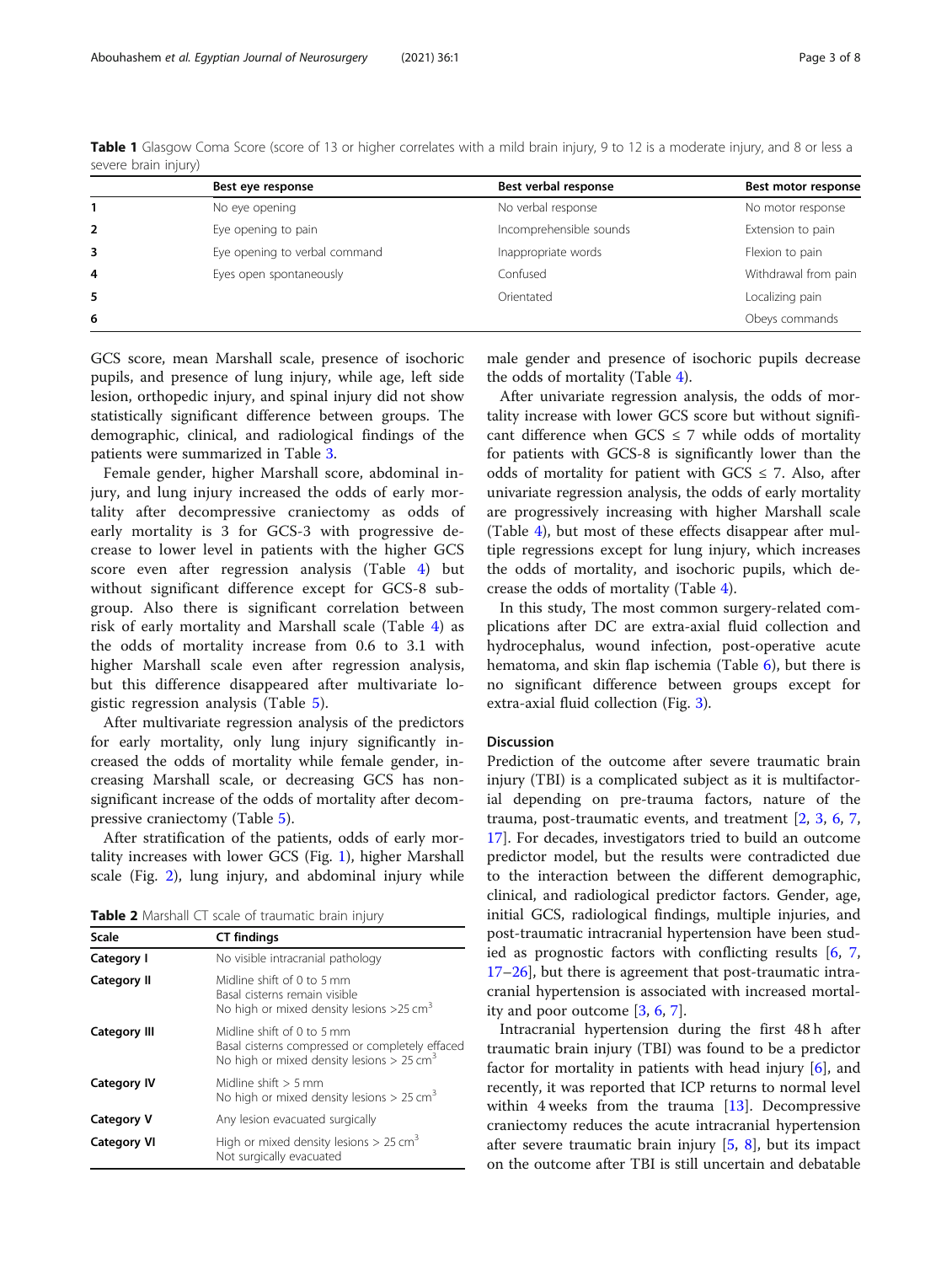# <span id="page-3-0"></span>Table 3 Demographic and clinical findings of the patients

|                                   | Cases with early mortality | <b>Survived cases</b> | p value     |
|-----------------------------------|----------------------------|-----------------------|-------------|
| Number of patients                | 32(30.77%)                 | 72(69.13%)            |             |
| Age                               | $28.1 \pm 11.4$            | $30.5 \pm 15$         | 0.4         |
| Gender                            |                            |                       | 0.004       |
| Male                              | 24(26%)                    | 68(74%)               |             |
| Female                            | 8(66.7%)                   | 4(33.3%)              |             |
| GCS                               | $4.6 \pm 1.7$              | $6.1 \pm 1.9$         | $0.0001***$ |
| $GCS-3$                           | 12(50%)                    | 12(50%)               | $0.009***$  |
| GCS-4                             | 8(50%)                     | 8(50%)                |             |
| GCS-5                             | $2(33.3\%)$                | 4(66.7%)              |             |
| GCS-6                             | 4(33.3%)                   | 8(66.7%)              |             |
| $GCS-7$                           | 4(25%)                     | 12(75%)               |             |
| $GCS-8$                           | 2(6.7%)                    | 28(93.3)              |             |
| <b>Marshall scale</b>             | $5 \pm 0.6$                | $4.3 \pm 0.99$        | $0.0003***$ |
| Marshall-3                        | $1(4.2\%)$                 | 23(95.8%)             | $0.006***$  |
| Marshall-4                        | 3(25%)                     | 9(75%)                |             |
| Marshall-5                        | 23(39%)                    | 36(61%)               |             |
| Marshall-6                        | 5(55.6%)                   | $4(44.4\%)$           |             |
| <b>Pupils</b>                     |                            |                       |             |
| Dilated pupils                    | 4(40%)                     | 6(60%)                | 0.5         |
| Constricted pupils                | 8(25%)                     | 24(75%)               | 0.3         |
| Isochoric pupils                  | 8(19%)                     | 34(80.9%)             | $0.03*$     |
| Associated extra cranial injuries |                            |                       |             |
| Spin injury                       | 8(40%)                     | 12(60%)               | 0.3         |
| Abdominal injury                  | 8(100%)                    | $\mathsf{O}\xspace$   | $0.0001***$ |
| Lung injury                       | 24(50%)                    | 24(50%)               | $0.0001***$ |
| Orthopedic injury                 | 4(20%)                     | 16(80%)               | 0.2         |
| Left side lesion                  | 16(28.6%)                  | 40(71.4%)             | 0.6         |

\*\*\*denotes a highly significant statistical difference

Table 4 Odds of mortality after stratification and univariate regression analysis

|                       | Odds of mortality | $p$ value | Odds ratio after univariate regression | p value   |
|-----------------------|-------------------|-----------|----------------------------------------|-----------|
| GCS                   |                   |           |                                        |           |
| $GCS-3$               | 3                 | 0.02      |                                        |           |
| $GCS-4$               | 2.7               | 0.07      |                                        |           |
| $GCS-5$               | 1.1               | 0.8       | 0.5                                    | 0.47      |
| $GCS-6$               | 1.1               | 0.04      | 0.5                                    | 0.35      |
| $GCS-7$               | 0.7               | 0.5       | 0.3                                    | 0.12      |
| $GCS-8$               | 0.1               | $0.0007*$ | 0.07                                   | $0.002*$  |
| <b>Marshall scale</b> |                   |           |                                        |           |
| Marshall-3            | 0.07              | $0.001*$  | 0.04                                   | $0.002*$  |
| Marshall-4            | 0.7               | 0.6       | 7.6                                    | 0.09      |
| Marshall-5            | 2.6               | $0.03*$   | 14.7                                   | $0.01***$ |
| Marshall-6            | 3.1               | $0.09*$   | 28.7                                   | $0.006**$ |

\*denotes mild statistically significant difference

\*\*denotes moderate statistically significant difference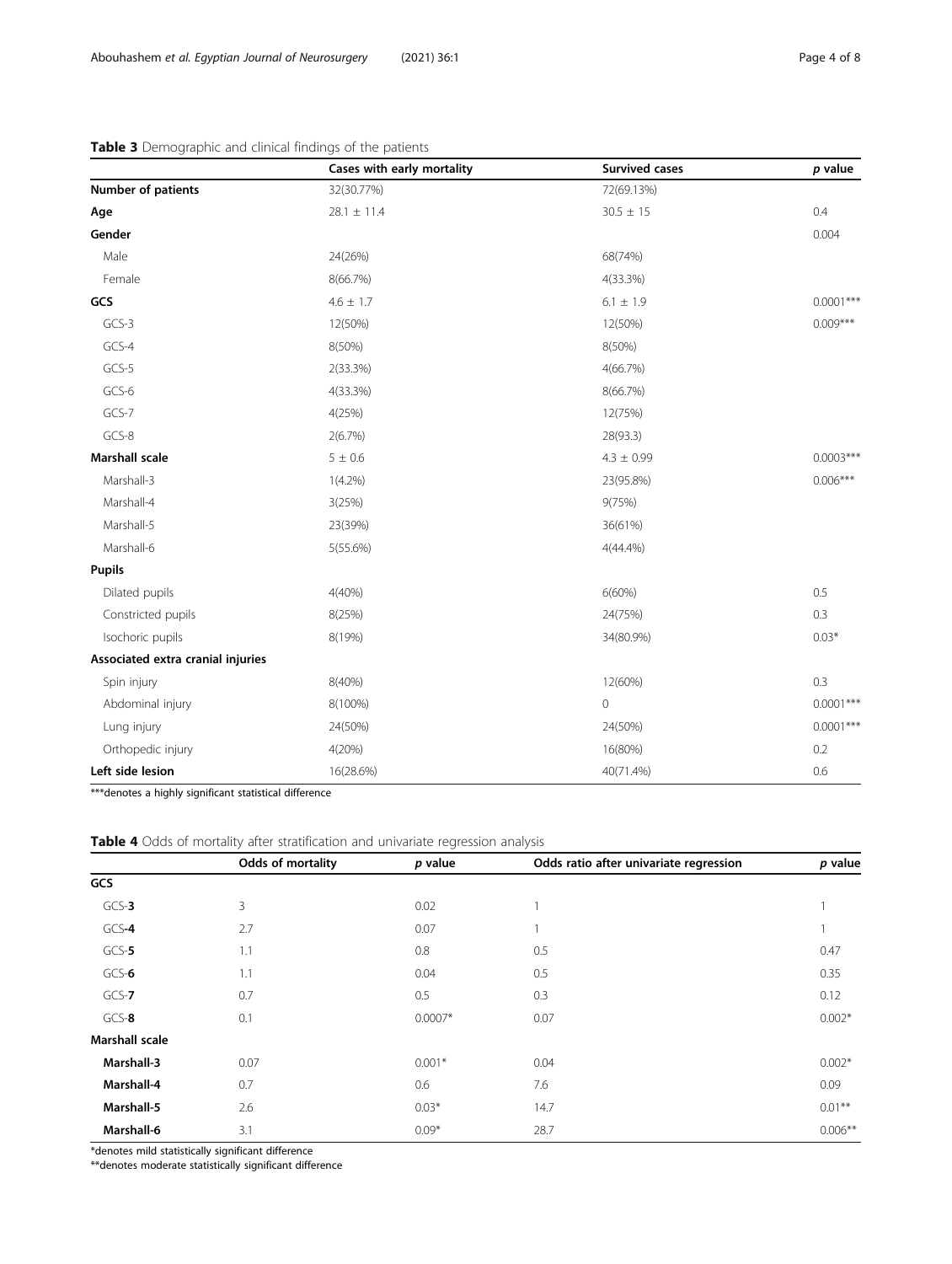| Early mortality  | Odds ratio | Std. Err. | z       | p value | 95% confidence interval |        |
|------------------|------------|-----------|---------|---------|-------------------------|--------|
| GCS              |            |           |         |         |                         |        |
| $GCS-4$          | 8.72       | 14.9      | 1.27    | 0.2     | 0.30                    | 246.74 |
| $GCS-5$          | 0.31       | 0.41      | $-0.89$ | 0.4     | 0.03                    | 3.95   |
| $GCS-6$          | 0.08       | 0.12      | $-1.69$ | 0.09    | 0.01                    | 1.48   |
| $GCS-7$          | 0.07       | 0.10      | $-1.85$ | 0.06    | 0.01                    | 1.16   |
| $GCS-8$          | 0.17       | 0.31      | $-0.97$ | 0.33    | 0.01                    | 6.1    |
| Marshall scale   |            |           |         |         |                         |        |
| Marshall-4       | 55.57      | 118.67    | 1.88    | 0.06    | 0.85                    | 3651.8 |
| Marshall-5       | 22.24      | 37.31     | 1.85    | 0.06    | 0.83                    | 595.7  |
| Marshall-6       | 8.22       | 17.39     | 1       | 0.31    | 0.13                    | 517.3  |
| Female gender    | 6.16       | 6.17      | 1.81    | 0.07    | 0.86                    | 43.9   |
| Isochoric pupils | 0.04       | 0.05      | $-2.4$  | $0.02*$ | 0.003                   | 0.553  |
| Lung injury      | 17.05      | 23.57     | 2.05    | $0.04*$ | 1.13                    | 256.00 |
| $\_cons$         | 0.19       | 0.06      | $-1.77$ | 0.48    | 0.002                   | 19.7   |

<span id="page-4-0"></span>Table 5 Odds of mortality after multiple regression

\*a mild statistically significant difference

subject [\[3](#page-7-0), [11\]](#page-7-0). In this study, Out of the 104 patients, early mortality was detected in 32 patients 30.77% which is lower than mortality in other studies as it was 43% in the series of Grille and Tommasino [[5\]](#page-7-0) and 37.6% in the study of Katznelson et al. [\[19\]](#page-7-0), but the mortality in this study is higher than the mortality in one of the most famous and recent randomized trial of decompressive craniectomy for traumatic intracranial hypertension which was 26.9% in the surgical arm [\[9](#page-7-0)], and this may be due to the timing of intervention or the nature of trauma as in our series, most of the patient were involved in motor vehicle accident and were treated after 6 h due to delayed transfer from the scene of the trauma.

Old age is usually associated with poor outcome after TBI  $[20]$  $[20]$  $[20]$ , but in this study, the mean age of patients is  $29.8 \pm 14$  years with interquartile range between 21 and 35 years (Fig. 1) without significant difference between survivors and non-survivors (Table [3](#page-3-0)).

In this study, 92 males and 12 females had severe traumatic brain injury with significant difference between groups as the early mortality was reported in 66.67% of the female patients while in male patients, it was only

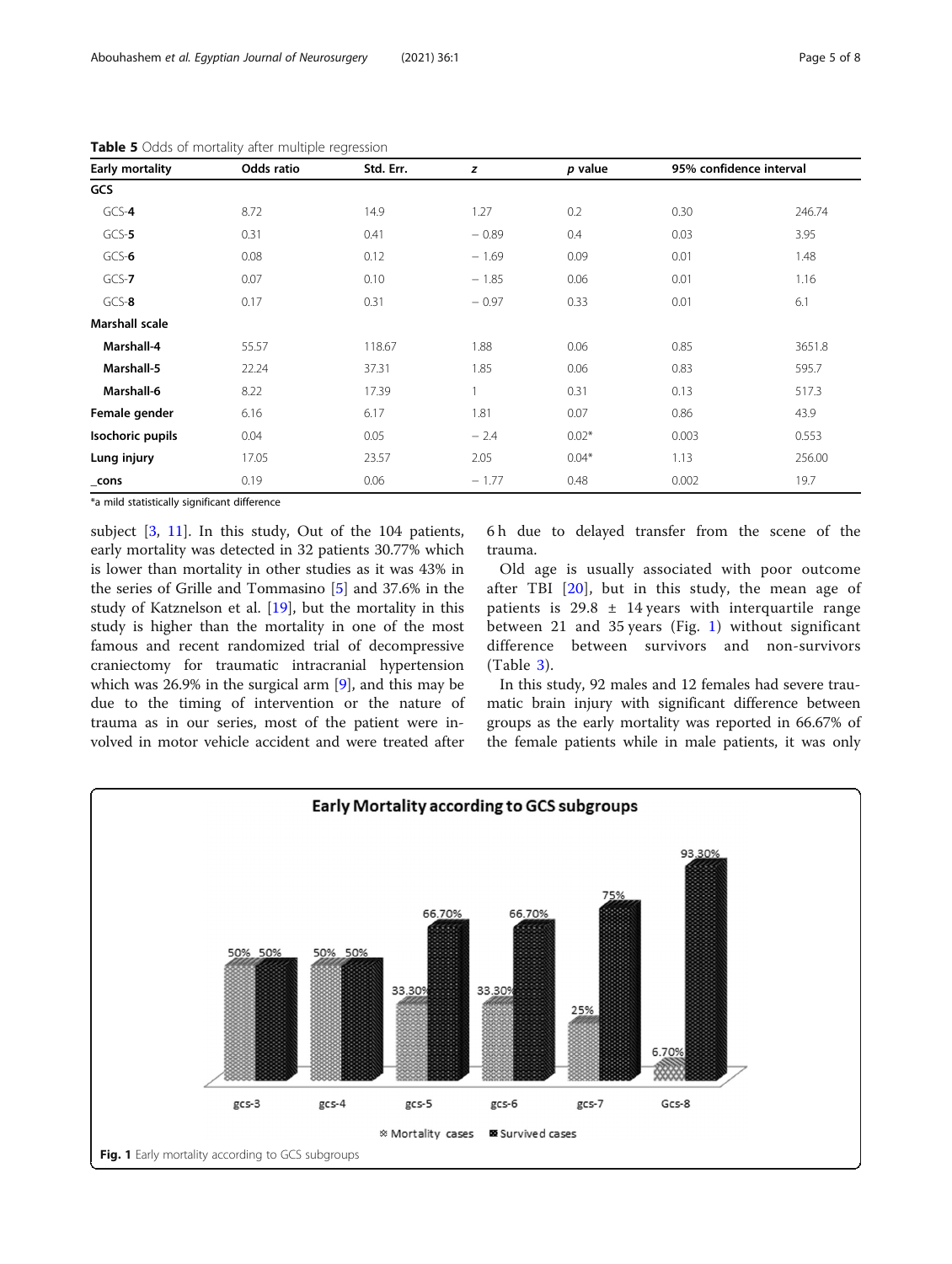<span id="page-5-0"></span>

26.1%, and this findings is in agreement with several older studies which reported that outcome after TBI is poorer in women than men, [[21,](#page-7-0) [23,](#page-7-0) [24](#page-7-0)] but in apparent disagreement was found in other studies which showed no differences in either acute complications or outcome after TBI between males and females [\[25](#page-7-0), [26](#page-7-0)].

Glasgow Coma Scale (GCS) is the standardized scale for measurement of neurological status in TBI [[18\]](#page-7-0) and significant correlation with outcome after severe TBI had been reported [[17](#page-7-0), [19](#page-7-0), [27](#page-7-0)] as it was reported that patients with low GCS on admission have poor prognosis and usually correlates with mortality [[18](#page-7-0)], and the overall mortality in patients with initial GCS-3 was 76% [\[28](#page-7-0)]. In the current study, significant difference was observed in the mean value of GCS between survivors and non-survivors (Table [1](#page-2-0)) and the early mortality in patient with GCS-3 is 50% and the odds is 3 (Table [4](#page-3-0)) with significant reduction of the odds of mortality with the increase in GCS (Fig. [1](#page-4-0)) but multivariate regression analysis reduce the effect of GCS on the risk of early mortality (Table [5\)](#page-4-0). These results are in agreement with Kodliwadmath et al. [\[29](#page-7-0)] who concluded that GCS can

stratify the risk and prognosis in patients with traumatic brain injury but with caution in patients with polytrauma as other injuries can modify the morbidity and mortality; also, in another study, the initial neurological status measured by the GCS reflects the severity of brain injury but not associated with mortality [[19\]](#page-7-0).

Pupil examination is very important during the clinical evaluation of the patients with TBI and the pupil size and reactivity are significant predictors of mortality in patient with low GCS [[30](#page-7-0)]. In our study, the pupil examination was stratified into normal, constricted, isochoric, and dilated but reactive while patients with dilated nonreactive pupils were excluded and only isochoric pupils is the only type of pupils that showed significant difference between survivors and non-survival even after multiple regression as it decreases the odds of mortality.

Initial radiological evaluation can predict the outcome in patients with TBI [[31\]](#page-7-0). The Marshall CT classification is one of the most common radiological predictors for the outcome after TBI and higher score was found significantly associated with early mortality after TBI, and Katznelson et al. [[19\]](#page-7-0) reported similar

Table 6 Surgery-related complication after decompressive craniectomy

|                                     | <b>Total (104)</b> | Mortality (32) | No mortality (72) | p value    |
|-------------------------------------|--------------------|----------------|-------------------|------------|
| Hydrocephalus                       | 11 (10.6%)         | 1 (3.1%)       | 10 (13.9%)        | 0.16       |
| <b>Extra-axial fluid collection</b> | 20 (19.2%)         | $2(6.3\%)$     | 18 (25%)          | $0.005***$ |
| Post-operative CSF leak             | $6(5.8\%)$         | $3(2.9\%)$     | $3(4.2\%)$        | 0.7        |
| <b>Wound infection</b>              | $6(5.8\%)$         | $3(2.9\%)$     | $3(4.2\%)$        | 0.7        |
| Post-operative acute hematoma       | 8 (7.7%)           | 5 (15.6%)      | $5(4.2\%)$        | 0.08       |
| Skin flap ischemia                  | $5(4.8\%)$         | $3(9.4\%)$     | $2(2.8\%)$        | 0.5        |

\*\*\*denote a highly significant statistical difference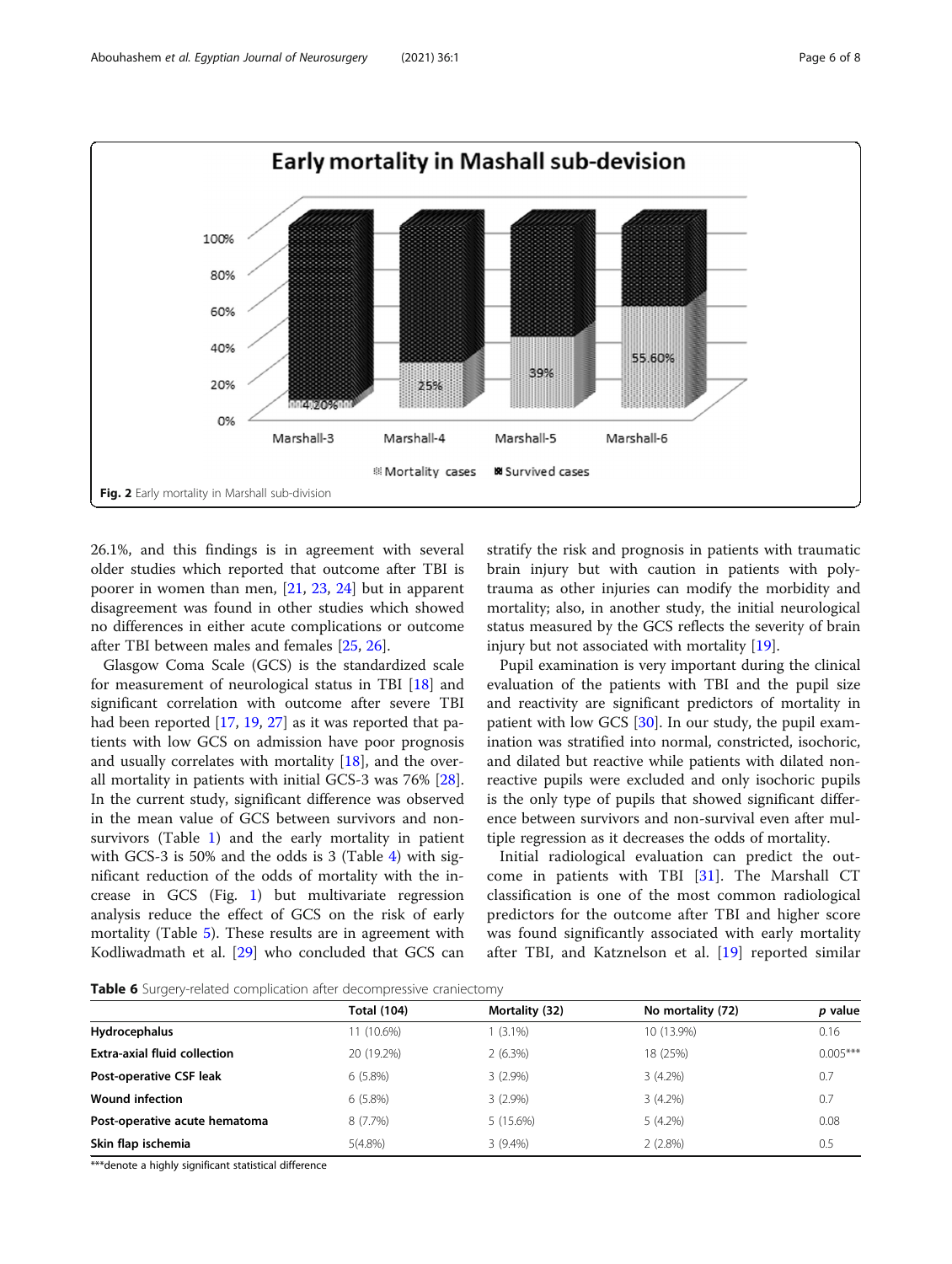<span id="page-6-0"></span>

results as high Marshall score was associated with higher rate of early mortality even after logistic regression. In the current study, the mean value of Marshall scoring system was higher in the nonsurvivor group than survivor with statistical increase in the odds of mortality with higher score (Fig. [2](#page-5-0)), but this difference is reduced to non-significant level after multivariate analysis. This finding is in agreement with other recent studies as no significant correlation between mortality and Marshall CT classification score during the first 2 weeks and the first month or at the third month [\[32](#page-7-0)].

Associated extracranial injuries modify the outcomes of traumatic brain injury [\[33](#page-7-0)–[35](#page-7-0)], but the results of clinical studies are contradicted as it leads to increases in patient mortality [\[33](#page-7-0), [35\]](#page-7-0) while other investigators concluded that the extra cranial injury has little or no effect on the outcome [[4,](#page-7-0) [36](#page-7-0)]. In our study, presence of extra cranial injury increases the risk of early mortality (Table [1](#page-2-0)), and lung injury and abdominal injury with internal hemorrhage were strong predictors for early mortality after decompressive craniectomy while spine and orthopedic injuries did not modify the odds of early mortality, and this can be explained by the associated hypotension and/or hypoxia in cases with abdominal trauma and lung injury respectively.

Surgery-related complications after DC involve cerebral hematoma which may be due to blooming of contusions or newly developed contralateral acute subdural hematoma, surgical wound infection, sunken flap, and hydrocephalus [[8,](#page-7-0) [37](#page-7-0)], and in this study, the most common surgery-related complications after DC are extra-axial fluid collection and hydrocephalus, wound infection, post-operative acute hematoma, and skin flap ischemia (Table  $6$ ), but there is no significant difference between groups except for extra-axial fluid collection.

### Conclusion

The odds of early mortality after DC in patients with severe traumatic brain injury are progressively increasing with the lower GCS, higher Marshall scale, and the presence of lung or abdominal injury, but early mortality is multifactorial and DC is still an option of treatment for all patients with severe traumatic brain injury.

#### Abbreviations

DC: Decompressive craniectomy; TBI: Traumatic brain injury; GCS: Glasgow Coma Scale; ATLS: Advanced Trauma Life Support; ICP: Intracranial pressure; CT: Computed tomography

#### Acknowledgements

Not applicable

#### Authors' contributions

SA was a major contributor in writing the manuscript and analyzed and interpreted the patient data. AA contributed in collecting data and writing the manuscript. SE was a major contributor in writing the manuscript and participating in the collection of the data. FF was responsible for the interpretation of radiological findings. SE was a major contributor in writing the manuscript and OK contributed in writing the manuscript. All authors read and approved the final manuscript.

#### Funding

Not applicable. No funding was received for this research